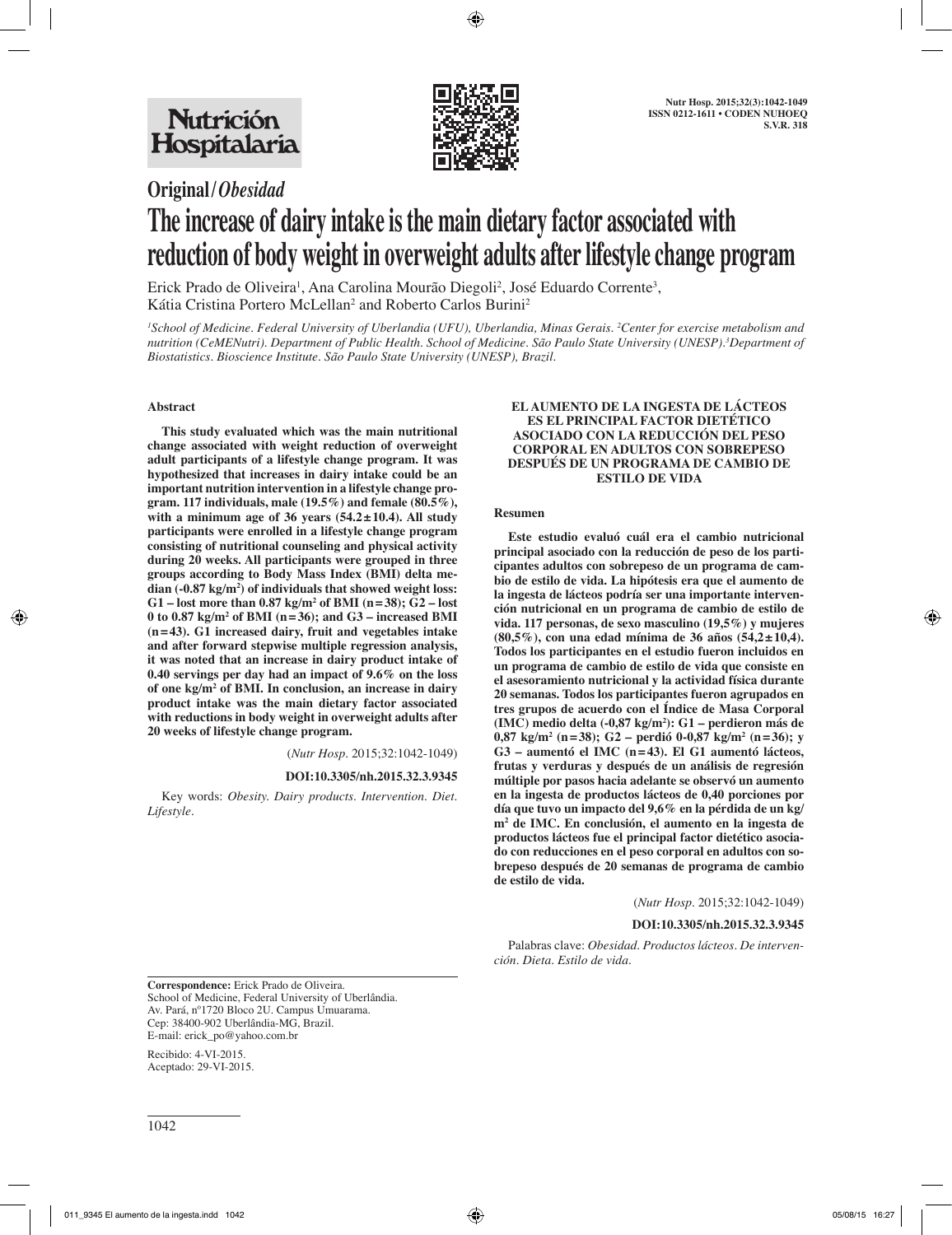#### **Introduction**

The prevalence of obesity is growing globally $1,2$  and one of the main causes of obesity is an inappropriate diet<sup>3</sup>. In addition to an active lifestyle adherence, the decrease of processed meat, refined grains, fried meat, and sugar-based desserts intake; and the increase of vegetables, fruit, legumes, whole grain, fiber, fish, lean meat, poultry and fat-free dairy products intake should be the choice of therapy for weight loss<sup>4-7</sup>. However, the adherence to such changes is the greatest challenge for this population<sup>8</sup>.

Dairy products are a food group that seems to help to regulate body weight<sup>9-15</sup>. The role of dairy intake for weight loss is still not elucidated. In a recent study evaluating intakes of dairy products and obesity in Korean Adults it was found that high consumption of dairy products was associated with a lower prevalence of obesity<sup>16</sup>. On the other hand, a meta-analysis showed no beneficial effect of increasing dairy consumption on body weight and fat loss in long-term studies, but a modest effect for weight loss was found in short-term (<1 year) and energy-restriction studies $17$  and new studies are important to evaluate the effect of dairy intake for weight control.

The main component responsible for these benefits has yet to be identified. Some researchers have looked into cal $cium$ <sup>13-15,18-20</sup>, others into protein<sup>21-27</sup>, but perhaps both work synergistically<sup>28</sup>. The protein portion of the milk contains two proteins: casein (80%), which is absorbed slowly and delays gastric emptying, and whey protein (20%), which is absorbed quickly and is rich in branched-chain amino acids that activate some satiety hormones, namely glucagon-like peptide-1 (GLP-1) and peptide YY (PYY)29.

Many food groups can influence weight loss<sup>4-6</sup>, however, it is not clear which can be the main nutritional intervention for this objective in a lifestyle change program. Considering that obesity prevalence is growing<sup>1</sup> and treatment of this disease presents a high rate of failure, whereas the majority of obesity individuals don't adhere to dietary programs<sup>30</sup>, the adherence to increase food groups that are helpful to weight loss could be a better intervention than recommendation to decrease foods groups that increase the risk of obesity, like refined grains, fried foods and sugar intake.

Given the evidence that dairy intake presents some components that can help to regulate body weight, the objective of the present study was to evaluate which is the main nutritional factor associated with weight reduction of overweight adult participants of a lifestyle change program. We hypothesized that increases in dairy intake could be an important nutrition intervention in a lifestyle change program.

#### **Methods**

#### *Individuals*

This 20-week longitudinal study assessed 117 individuals, male (19.5%) and female (80.5%), with a minimum age of 36 years and a mean age and standard deviation of  $54.2 \pm 10.4$  years from 2007 to 2011. All study participants were enrolled in a lifestyle change program consisting of nutritional counseling and physical activity. This study was conducted in accordance with the Declaration of Helsinki (1964). Subjects gave their written consent to participate in the study, which was approved by Medical Ethics Committee of Sao Paulo State University –School of Medicine, Botucatu/SP.

#### *Intervention protocol*

The participants were encouraged to improve their diets, provided by a dietitian, by increasing their intakes of fruits, non-starchy vegetables, dairy products, and water, and decreasing their intakes of processed foods, deep-fried foods, and high-fat foods, in compliance with the Brazilian food pyramid<sup>31</sup>.

In addition to nutritional counseling, supervised physical activity classes, supervised by a sport trainer, were provided 5x/week consisting of 20 minutes of stretching exercises, 20 minutes of warm-up, and a 40-minute of aerobic exercise 3x/week; and 10 minutes of stretching exercises and 40 minutes of resistance training  $2x$ /week<sup>32</sup>. Only the participants who attended the classes at least 3x/week were included in the study.

Aerobic exercise session were performed at 60- 70%  $\rm VO_{2max}$ . Resistance training included 3 series of 8-12 repetitions with loads of 60-80% of one-repetition maximum (1RM).

#### *Food intake*

The 24-hour food recall was used for collecting food intake data. The software NutWin (2002) version 1.5 calculated the macronutrient intakes. The participants also answered the adapted Healthy Eating Index (HEI)33, with the foods grouped according to the Brazilian Food Pyramid food groups $31$ . The mixed foods were disassembled and their ingredients placed in the respective food groups.

All components received a score from 0 to 10. The components were: food groups (grains, breads, and tubers and roots; non-starchy vegetables; fruits; dairy products; and meats, eggs, and beans), total fats, saturated fats, cholesterol, sodium, and diet variety represented by the number of different foods consumed daily.

Food intake variables were assessed at baseline (M0) and 20 weeks later (M1).

#### *Body composition*

A portable stadiometer with an accuracy of 0.1 cm measured the height of the participants standing bare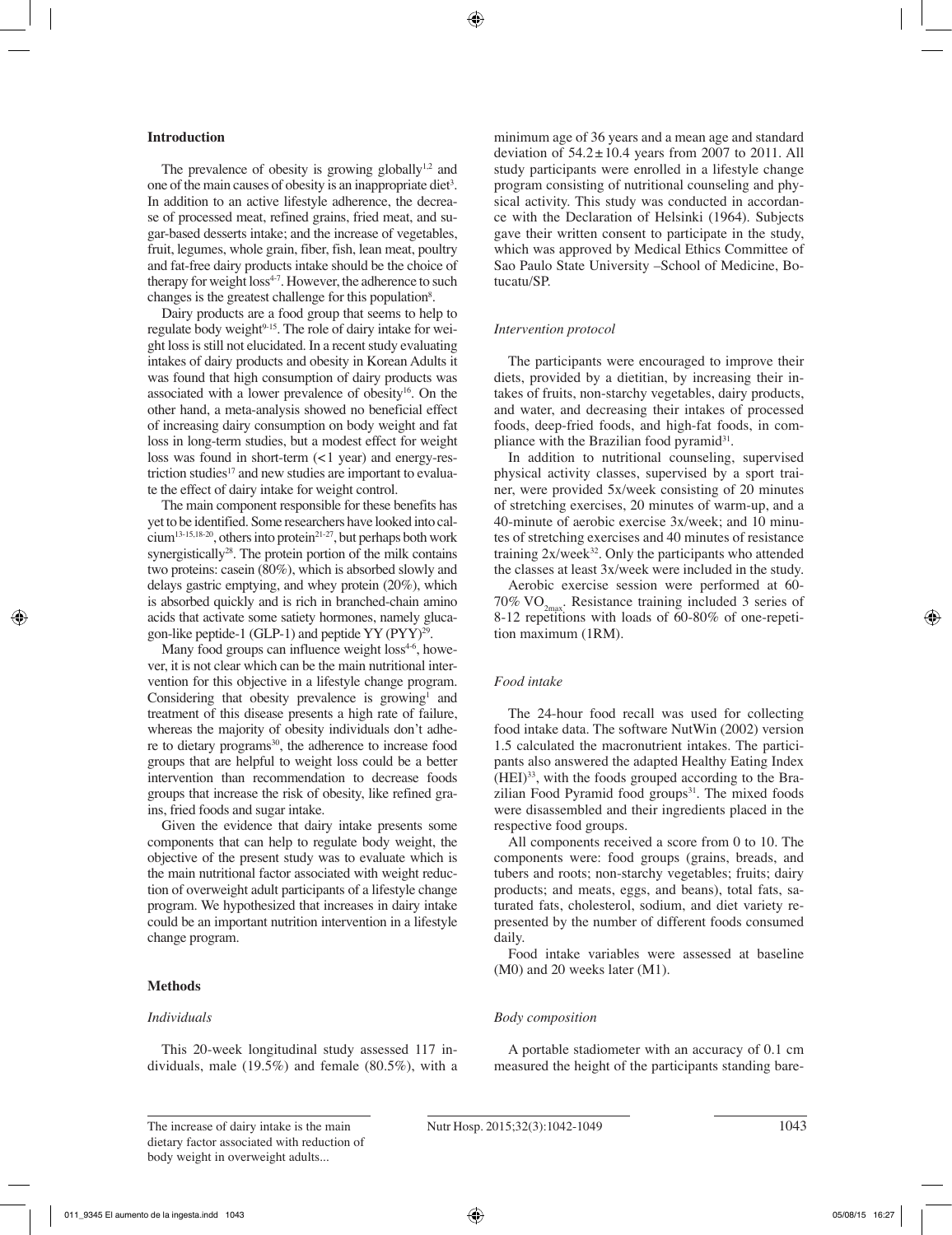foot with the feet together. A digital scale (Filizola® Personal PL 200) with an accuracy of 100 grams measured the weight of the participants standing barefoot in light clothes. The body mass index (BMI) of each participant was calculated and the nutritional status classified as recommended by the World Health Organization (WHO) $34$ . An inelastic tape measure (2-meter Sanny® Medical Anthropometry SN-4010) measured waist circumference (WC) at the midpoint between the last rib and iliac crest. WC was classified according to the associated cardiovascular risk<sup>35</sup>.

The bioelectrical impedance analyzer Biodynamics® Model 450 (USA) determined the percentage of body fat (%BF) of the participants by measuring their body's resistance, in ohms, to an electric current. The fat-free mass (FFM) was then calculated  $36$ .

The absolute fat (AF) was calculated by subtracting the FFM from the body weight. The %BF was then given by the formula %BF=AF x 100/body weight. The reference values for the percentage of body fat for females range from 20% to 35% and for males, from 15% to 25%37. Muscle mass was obtained by Janssen *et al.*38 equation.

All body composition variables were measured at baseline (M0) and after 20 weeks (M1).

# *Groups*

All participants were grouped on how much their BMI changed during 20 weeks of lifestyle change program. The change in BMI between M0 and M1 was classified according to BMI delta median (-0.87 kg/ m2 ) of individuals that showed weight loss, as follows: G1 – lost more than 0.87 BMI kg/m<sup>2</sup> (n = 38); G2 – lost 0 to 0.87 BMI  $\text{kg/m}^2$  (n=36); and G3 – increased BMI  $(n=43)$ .

## *Statistical analysis*

All data are expressed as means±standard deviation. The Kolmogorov-Smirnov test tested normality. Student's t-test were performed to compare the variables between the moments in each group. Two-way analysis of variance (ANOVA two-way) and Tukey's test compared delta values (M1-M0) of variables among the groups. Forward stepwise multiple regression analysis of all dietary variables determined how each dietary change affected BMI. The data were performed by the software SAS version 9.1 and the significant level adopted was<5%.

# **Results**

All the three groups presented BMI over than 25 kg/m2 and G1 showed higher values than G2 and G3 groups ( $p < 0.05$ ). As expected, the groups G1 and G2

decrease weight, percentage of body fat, and waist circumference. No differences in muscle mass were observed in all groups after intervention. Additionally, G1 increased dietary variety, dairy, fruits, vegetables, and fiber intake. On the other hand, G3 did not change their diet and percentage of body fat increased significantly (Table I).

Comparing delta values of groups, it was noted an increase of servings of fruit intake in G1, compared with G3, with no difference in G2. All other variables showed no difference (Table II).

Analysis of the influence of dietary changes on BMI showed that the only dietary factor associated with changes in BMI was an increase of dairy intake. The increase in intake of 0.40 servings per day of dairy can influence in 9.6% on the loss of one  $\text{kg/m}^2$  of BMI (Table III).

# **Discussion**

The main finding of present study was that an increase in dairy product intake was associated with a reduction in BMI in overweight individuals after lifestyle change program. Individuals who reduced BMI also increased their intake of fruits, and this could be a confounding factor, because higher intake of dietary fiber sources may also promote weight loss<sup>39</sup>. However, after regression analysis, fruits intake lost their significance, and only an increase in dairy product intake affected inversely BMI values.

It is important to note that despite of increase in dairy intake, individuals had not reached the recommendation of 3 servings of dairy products per day<sup>31</sup> and we demonstrated that although dairy consumption are still low, a small increase in the consumption contributed to reduce BMI and waist circumference. Furthermore, a nutritional intervention based on increase of dairy products may have a positive impact for prevention and control of overweight on this community. An important data is that those who lost more weight also decrease percentage of body fat and waist circumference, with no changes in muscle mass, which showed that changes in BMI were related mainly with fat changes.

The inverse association between dairy intake and body weight was already found in other studies<sup>9-14,28,40</sup>. Thus, the increase in dairy products intake may be an option for nutritional intervention and developing action plans for prevention and control of overweight and obesity<sup>41</sup>.

The component in dairy products responsible for these benefits has not yet been elucidated. Dairy products are important protein sources. Proteins increase food-induced thermogenesis more than other macronutrients<sup>24,42</sup>. Furthermore, high-protein foods reduce the desire to eat $22,43$ and increase satiety<sup>24,44-47</sup>. Research on the different protein types and their action on body weight regulation is ongoing48, but animal protein seems to result in higher energy expenditure for as much as 24 hours after intake<sup>49</sup>.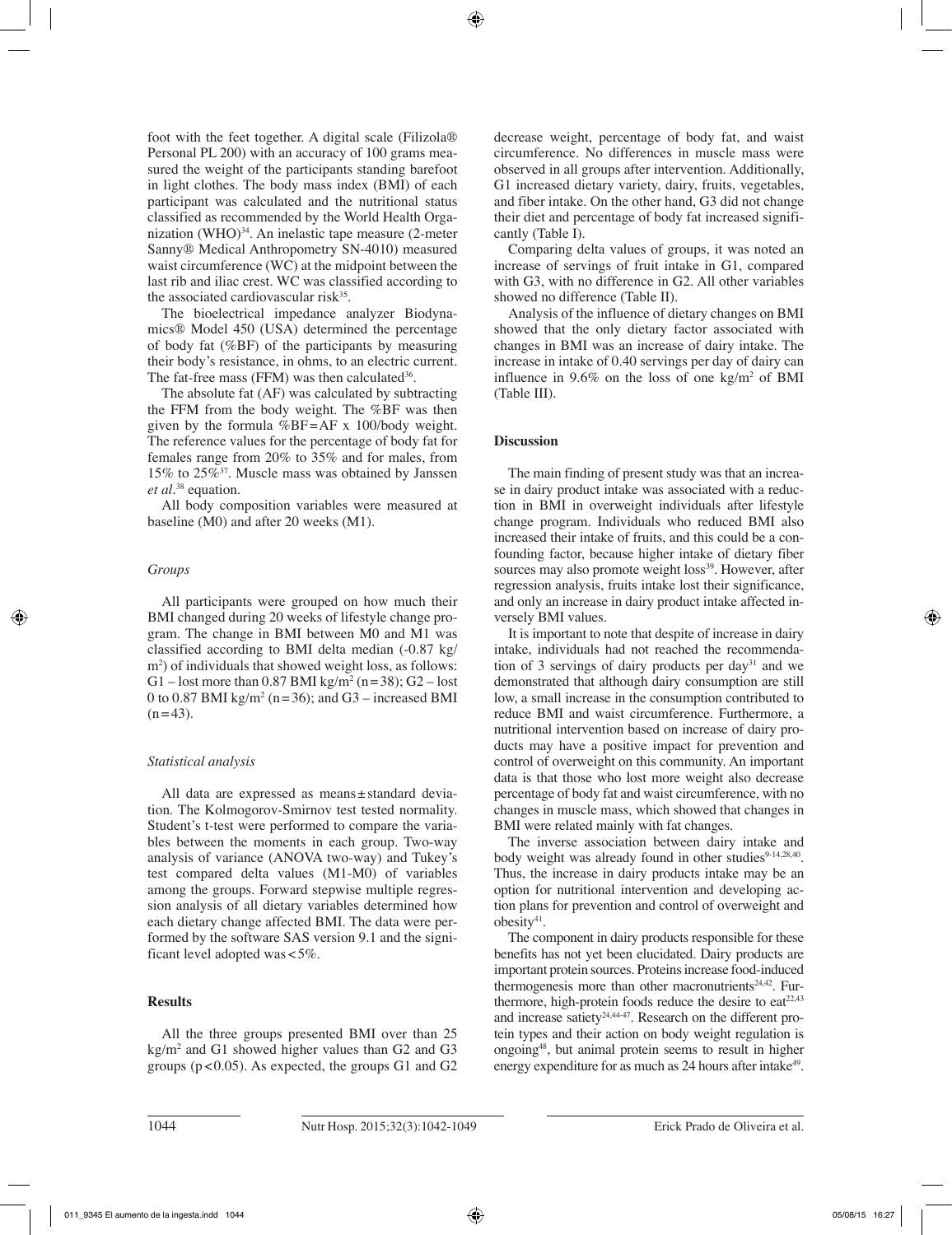| Variables                            |                       | G1 (lost more than 0.87 units) |                      | G2 (lost 0 to 0.87 BMI units) | G3 (gained more than 0.1 BMI units) |                      |
|--------------------------------------|-----------------------|--------------------------------|----------------------|-------------------------------|-------------------------------------|----------------------|
|                                      | MQ                    | $\overline{M}$                 | $\mathcal{M}$        | ИI                            | $\mathcal{M}$                       | ZГ                   |
| Age (years)                          | $51.76 \pm 10.89$     |                                | $57.64 \pm 11.09$    |                               | $53.47 \pm 8.82$                    |                      |
| Weight (kg)                          | 1.26<br>$87.13 \pm 2$ | $82.01 \pm 20.34*$             | $76.91 \pm 17.09$    | $75.78 \pm 16.67*$            | $75.73 \pm 18.75$                   | $77.14 \pm 18.87*$   |
| Body mass index (kg/m <sup>2</sup> ) | $34.78 \pm 6.36$      | $32.74 \pm 6.16*$              | $30.42 \pm 4.35$     | $29.98 \pm 4.29*$             | $29.11 \pm 6.26$                    | $29.66 \pm 6.30*$    |
| Body fat $(\%)$                      | $40.80 \pm 8.01$      | $38.40 \pm 8.32*$              | $37.41 \pm 7.93$     | $36.09 \pm 7.70*$             | $33.28 \pm 9.21$                    | $34.56 \pm 9.91*$    |
| Waist circumference (cm)             | $104.21 \pm 15.83$    | $99.49 \pm 14.95*$             | $96.64 \pm 13.29$    | $94.64 \pm 12.27*$            | $95.43 \pm 15.22$                   | $94.68 \pm 14.64$    |
| Muscle mass (kg)                     | $22.5 \pm 6.3$        | $22.3 \pm 6.6$                 | $20.4 + 5.4$         | $20.7 + 5,6$                  | $21.9 + 5.8$                        | $22.2 + 5.9$         |
| Healthy eating index score           | $76.85 \pm 15.35$     | $83.73 \pm 13.13$              | $72.39 \pm 13.62$    | $78.66 \pm 13.57$             | $80.32 \pm 13.57$                   | $81.09 \pm 15.30$    |
| Variety (items)                      | $11.37 \pm 2.92$      | $14.03 \pm 4.54*$              | $12.49 \pm 3.63$     | $12.97 \pm 4.31$              | $13.39 + 4.64$                      | $16.35 \pm 12.38$    |
| Energy (kcal)                        | $1443.80 \pm 685.21$  | $1412.99 \pm 588.13$           | $1293.42 \pm 511.02$ | 1361.98±664.74                | 1510.92±611.00                      | $1546.14 \pm 612.09$ |
| Carbohydrates (%)                    | $51.23 \pm 9.14$      | $52.70 \pm 7.66$               | $52.92 \pm 9.09$     | $53.35 \pm 11.35$             | $55.15 \pm 10.16$                   | $53.16 \pm 7.67$     |
| Proteins (%)                         | $19.37 \pm 4.69$      | $19.86 \pm 5.38$               | $17.18 + 5.25$       | $17.72 \pm 6.46$              | $17.07 \pm 5.19$                    | $18.05 \pm 4.94$     |
| Total fats $(\%)$                    | $29.53 \pm 10.11$     | $27.43 \pm 7.29$               | $29.90 \pm 7.78$     | $28.52 \pm 8.26$              | $27.78 \pm 7.78$                    | $28.78 \pm 7.20$     |
| Saturated fats (%)                   | $8.57 \pm 3.82$       | $7.70 \pm 2.95$                | $9.80 \pm 3.93$      | $8.14 \pm 3.93$               | $8.40 \pm 3.92$                     | $8.64 \pm 3.18$      |
| Monounsaturated fats $(\%)$          | $8.92 \pm 3.42$       | $7.64 \pm 2.26$                | $9.08 \pm 4.00$      | $8.50 + 4.16$                 | $9.00 \pm 4.38$                     | $9.10 \pm 3.49$      |
| Polyunsaturated fats $(\%)$          | $7.47 \pm 2.99$       | $7.17 \pm 2.92$                | $7.19 \pm 3.67$      | $7.50 \pm 3.30$               | $6.02 \pm 2.88$                     | $7.13 \pm 2.41$      |
| Dietary cholesterol (mg)             | $163.48 \pm 115.18$   | $163.94 \pm 87.66$             | $168.02 \pm 100.13$  | $178.77 \pm 137.41$           | $180.06 \pm 128.54$                 | $166.81 \pm 103.71$  |
| Fibers (g)                           | $13.21 \pm 7.32$      | $22.04 \pm 12.81*$             | $12.06 \pm 6.44$     | $14.10 \pm 7.35$              | $16.84 \pm 8.62$                    | $20.71 \pm 14.52$    |
| Fruits $(g)$                         | $135.36 \pm 211.29$   | $340.21 \pm 373.73*$           | $140.32 \pm 151.49$  | $180.21 \pm 189.98$           | $278.40 \pm 225.04$                 | $234.53 \pm 220.00$  |
| Fruits (servings)                    | $1.40 \pm 2.42$       | $4.16 \pm 6.10*$               | $1.26 \pm 1.40$      | $1.47 \pm 1.39$               | $2.33 \pm 1.77$                     | $2.34 \pm 2.25$      |
| Non-starchy vegetables (g)           | $89.89 \pm 71.78$     | $123.14 \pm 102.13$            | $104.60 \pm 115.76$  | $120.28 \pm 93.04$            | $121.12 \pm 105.37$                 | $102.28 \pm 79.41$   |
| Non-starchy vegetables (servings)    | $1.44 \pm 1.89$       | $2.02 \pm 2.15*$               | $1.58 \pm 1.95$      | $1.82 \pm 1.32$               | $1.81 \pm 1.67$                     | $1.55 \pm 1.10$      |
| Grains (servings)                    | $3.03 \pm 1.36$       | $2.68 \pm 1.12$                | $3.18 \pm 1.50$      | $3.15 \pm 1.20$               | $3.48 \pm 1.58$                     | $3.47 \pm 1.94$      |
| Legumes (servings)                   | $1.24 \pm 1.13$       | $1.44 \pm 1.48$                | $1.14 \pm 1.77$      | $0.92 \pm 0.76$               | $1.20 \pm 1.31$                     | $1.42 \pm 1.70$      |
| Dairy products (servings)            | $1.03 \pm 0.74$       | $1.36 \pm 0.96*$               | $1.15 \pm 0.81$      | $0.97 \pm 0.70$               | $1.57 \pm 1.49$                     | $1.52 \pm 1.03$      |
| Meats (servings)                     | $2.00 \pm 1.61$       | $1.52 \pm 0.91$                | $1.16 \pm 0.97$      | $1.55 \pm 2.46$               | $1.47 \pm 1.14$                     | $1.56 \pm 1.20$      |
| Sweets (servings)                    | $1.59 \pm 2.43$       | $0.69 \pm 1.02$                | $1.52 \pm 1.89$      | $0.83 \pm 0.99$               | $1.33 \pm 1.92$                     | $1.27 \pm 1.51$      |
| Oil (servings)                       | $2.32 \pm 2.23$       | $1.85 \pm 1.34$                | $1.57 \pm 1.12$      | $1.89 \pm 1.13$               | $1.78 \pm 1.29$                     | $1.95 \pm 1.14$      |

# The increase of dairy intake is the main Nutr Hosp. 2015;32(3):1042-1049 1045 dietary factor associated with reduction of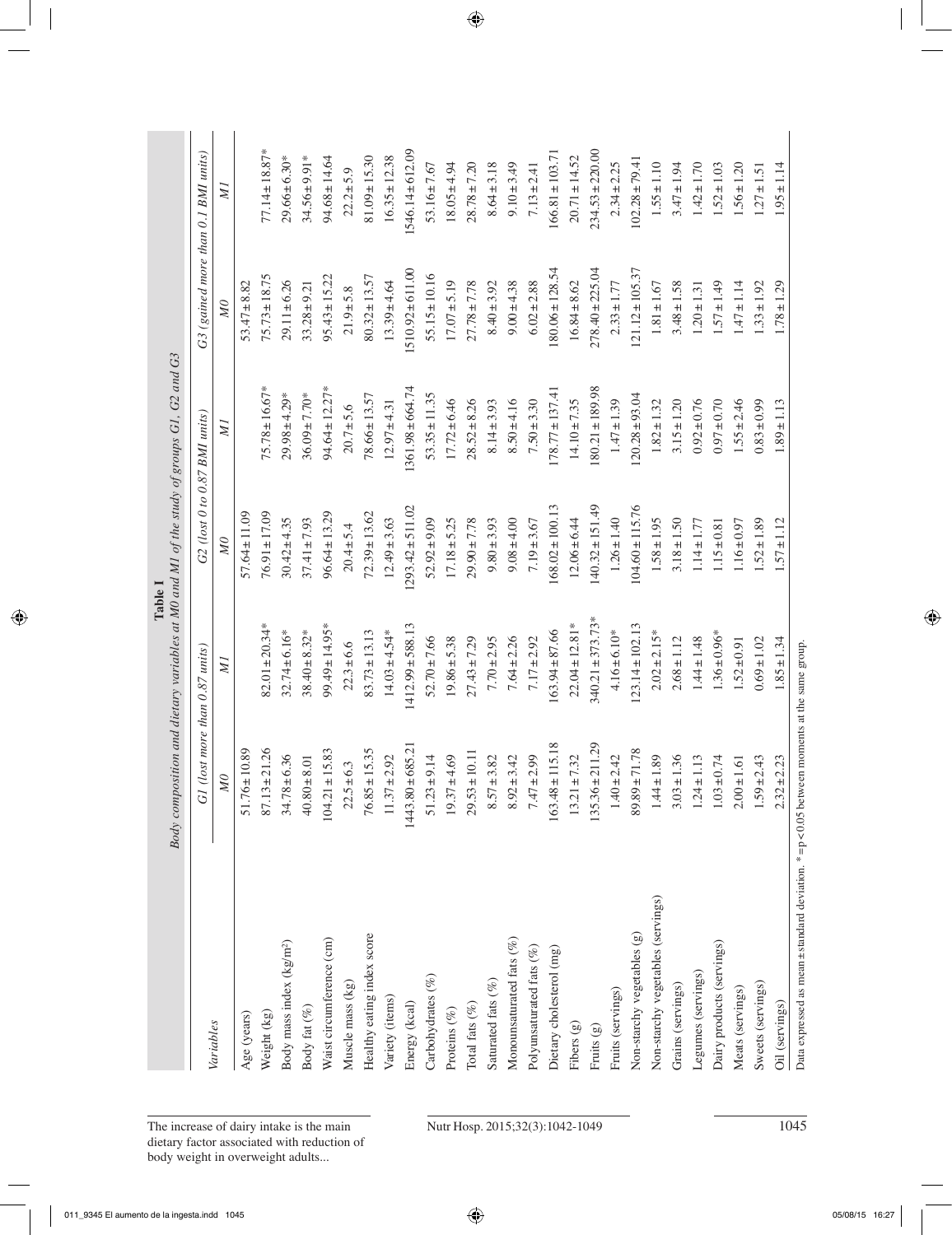|                                   | GI                              | G2                              | G <sub>3</sub>                |
|-----------------------------------|---------------------------------|---------------------------------|-------------------------------|
|                                   | Delta                           | Delta                           | Delta                         |
| BMI (kg/m <sup>2</sup> )          | $-2.04 \pm 1.08$ <sup>a</sup>   | $-0.44 \pm 0.23$ <sup>b</sup>   | $0.55 \pm 0.46$ <sup>c</sup>  |
| Weight (kg)                       | $-5.12 \pm 2.79$ <sup>a</sup>   | $-1.14 \pm 0.71$ <sup>b</sup>   | $1.41 \pm 1.22$ <sup>c</sup>  |
| Waist circumference (cm)          | $-4.72 \pm 4.15^a$              | $0.68 \pm 16.87$ <sup>a</sup>   | $-0.30 \pm 5.18$ <sup>a</sup> |
| Muscle mass (kg)                  | $-0.26 \pm 1.33$ <sup>a</sup>   | $-0.19 \pm 1.73$ <sup>a</sup>   | $0.26 \pm 1.23$ <sup>a</sup>  |
| Energy (kcal)                     | $69.41 \pm 502.71$ <sup>a</sup> | $71.00 \pm 581.79$ <sup>a</sup> | $10.42 \pm 527.22^a$          |
| Carbohydrates $(\% )$             | $1.21 \pm 11.99^{\rm a}$        | $-0.93 \pm 9.58$ <sup>a</sup>   | $-2.11 \pm 14.36^a$           |
| Proteins $(\% )$                  | $0.31 \pm 5.81$ <sup>a</sup>    | $0.54 \pm 5.73$ <sup>a</sup>    | $1.01 \pm 8.14^a$             |
| Total fats $(\%)$                 | $-1.67 \pm 11.85$ <sup>a</sup>  | $-0.05 \pm 6.79$ <sup>a</sup>   | $1.09 \pm 11.15^a$            |
| Saturated fats (%)                | $-1.01 \pm 4.20^a$              | $-1.12 \pm 4.40^a$              | $0.41 \pm 4.92$ <sup>a</sup>  |
| Monounsaturated fats (%)          | $-1.51 \pm 4.33$ <sup>a</sup>   | $-0.16 \pm 3.71$ <sup>a</sup>   | $0.04 \pm 5.87$ <sup>a</sup>  |
| Polyunsaturated fats (%)          | $-0.33 \pm 4.15^a$              | $0.90 \pm 4.26^{\circ}$         | $0.99 \pm 4.22$ <sup>a</sup>  |
| Fibers $(g)$                      | $8.77 \pm 12.84^a$              | $1.62 \pm 10.21$ <sup>a</sup>   | $3.79 \pm 15.06^a$            |
| Fruits (servings)                 | $2.61 \pm 6.66^a$               | $0.03 \pm 2.13^{ab}$            | $0.00 \pm 2.39$ <sup>b</sup>  |
| Non-starchy vegetables (servings) | $0.73 \pm 2.00^a$               | $0.44 \pm 2.14$ <sup>a</sup>    | $-0.33 \pm 1.53$ <sup>a</sup> |
| Legumes (servings)                | $0.16 \pm 1.71$ <sup>a</sup>    | $-0.29 \pm 1.96^{\mathrm{a}}$   | $0.23 \pm 1.62^a$             |
| Dairy products (servings)         | $0.47\pm1.02^{\rm a}$           | $-0.14 \pm 1.05^{\text{a}}$     | $0.04 \pm 1.31$ <sup>a</sup>  |
| Meats (servings)                  | $-0.40 \pm 1.55$ <sup>a</sup>   | $0.43 \pm 1.81$ <sup>a</sup>    | $0.12 \pm 1.34$ <sup>a</sup>  |
| Sweets (servings)                 | $-0.35 \pm 1.31$ <sup>a</sup>   | $-0.54 \pm 1.97$ <sup>a</sup>   | $-0.05 \pm 2.12$ <sup>a</sup> |
| Oil (servings)                    | $-0.36 \pm 2.68$ <sup>a</sup>   | $0.38 \pm 1.41$ <sup>a</sup>    | $0.19 \pm 1.60^{\text{a}}$    |
| Variety (items)                   | $2.75 \pm 3.30^a$               | $0.55 \pm 4.52^{\text{a}}$      | $3.10 \pm 11.10^a$            |
| Healthy Eating Index score        | $5.25 \pm 17.20^a$              | $4.68 \pm 16.87$ <sup>a</sup>   | $1.32 \pm 17.90^{\text{a}}$   |

**Table II** *Comparison of Body composition and dietary variables deltas (M1-M0) of groups G1, G2, and G3.*

Data expressed as mean±standard deviation. Means followed by the same letter are not significantly different according to the Tukey's test at a significance level of 5%. G1 – group who lost more than 0.87 BMI units; G2 – group who lost 0 to 0.87 BMI units; and G3 – group who gained BMI. The median BMI loss of the study participants was -0.87 units.

Milk, for example, consists of two proteins with different absorption profiles: 80% is casein, absorbed slowly, and  $20\%$  is whey protein, absorbed rapidly<sup>29</sup>. Whey promotes great satiety since it increases the secretion of the hormones glucose-dependent insulinotropic polypeptide (GIP), peptide YY (PYY), leptin, cholecystokinin (CCK), and glucagon-like peptide-1 (GLP-1), possible mediators of satiety<sup>50,51</sup>. Although this effect is attributed to whey protein, it seems that synergic action of casein and whey protein seems to stimulate the secretion of these hormones more than their individual action<sup>52</sup>. When milk is compared with each of these proteins, milk seems to promote greater satiety<sup>52</sup>, indicating that foods are more effective than their isolated proteins and/or nutrients. Faghih *et al.* (2011) compared the effects of low-fat cow's milk, calcium-fortified soy milk, and a calcium supplement in an intervention study and found that the group assigned cow's milk experienced a greater reduction of the study obesity parameters<sup>28</sup>

Furthermore, in the last decade, some studies reported the role of calcium on body weight regulation<sup>13-15,18,19</sup>. Higher calcium intake promotes lower influx of calcium into adipocytes, inhibiting lipogenesis and stimulating lipolysis, which could reduce adiposity and promote wei- $\frac{1}{2}$  ght loss<sup>10,11,14,19,40,53,54</sup>. The action of calcium on the fecal excretion of fat is another factor that promotes weight and body fat loss, but only modestly $55,56$ . Considering that, at present study, no changes in caloric intake was observed, the calcium hypothesis could be more logical than the effect of dairy protein in satiety in our data.

A recent meta-analysis showed that the increase in dairy intake results in a modest effect for weight loss in short-term and energy-restriction studies<sup>17</sup>. At present study, there was no change in energy intake but even so, we found weight loss in this population and dairy intake contributed for it. An important point is that although no caloric restriction were made, all individuals made part of exercise program, which contributes for negative energy balance in all groups. Furthermore, although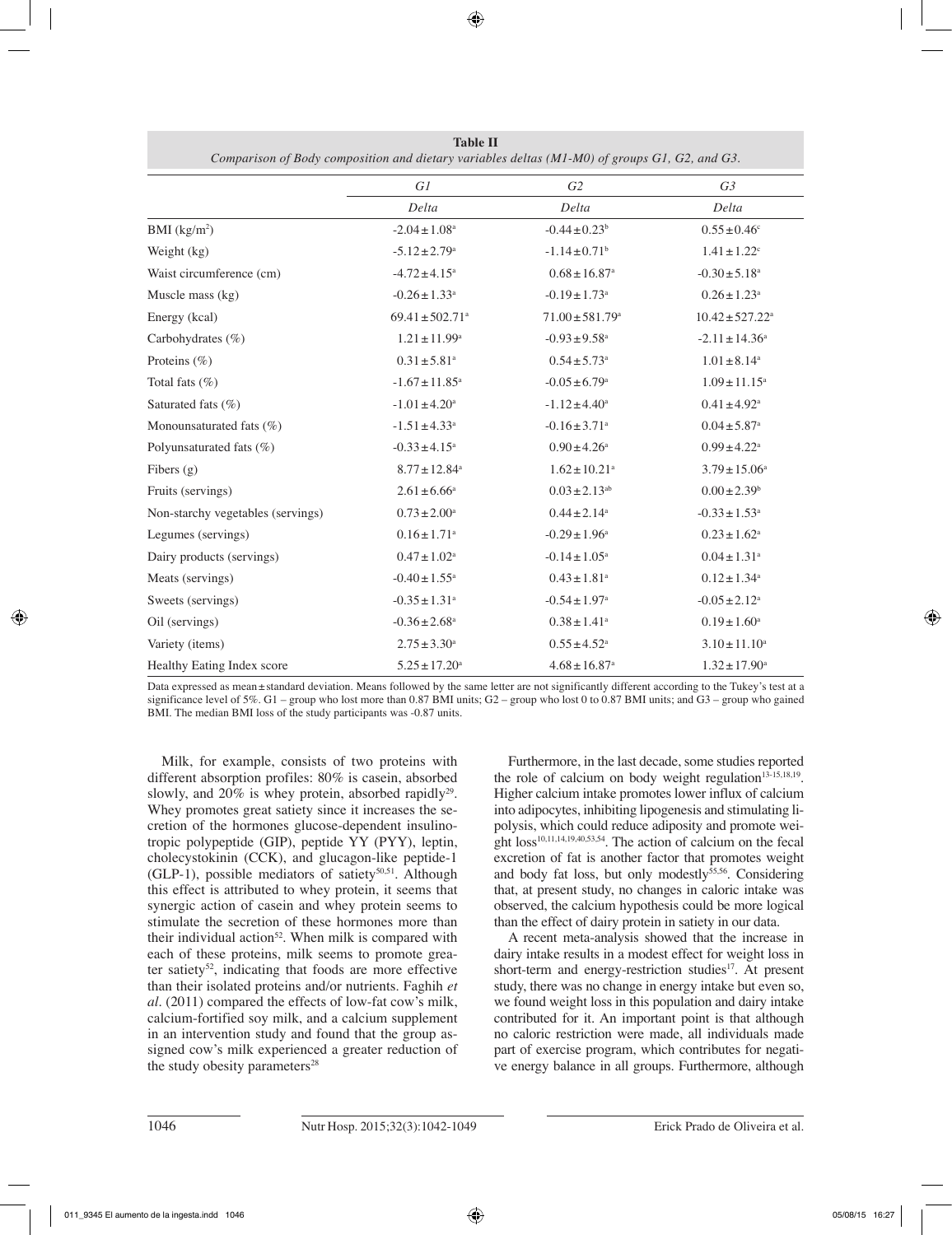| <b>Table III</b><br>Forward stepwise multiple regression analysis of the dietary variable deltas ( $\Delta = MI$ -M0) according to delta BMI |              |                    |                       |         |                  |  |
|----------------------------------------------------------------------------------------------------------------------------------------------|--------------|--------------------|-----------------------|---------|------------------|--|
| Variable                                                                                                                                     | DF           | Parameter Estimate | <b>Standard Error</b> | t Value | $\boldsymbol{p}$ |  |
| $R^2 = 0.096$                                                                                                                                |              |                    |                       |         |                  |  |
| Intercept                                                                                                                                    | $\mathbf{1}$ | $-0.32855$         | 0.18179               | $-1.81$ | 0.0751           |  |
| $\Delta$ grains (servings)                                                                                                                   | 1            | 0.01729            | 0.16907               | 0.10    | 0.9189           |  |
| $\Delta$ fruits (servings)                                                                                                                   | 1            | 0.01587            | 0.07667               | 0.21    | 0.8367           |  |
| $\Delta$ non-starchy vegetables (ser-<br>vings)                                                                                              | 1            | $-0.19600$         | 0.14023               | $-1.40$ | 0.1667           |  |
| $\Delta$ legumes (servings)                                                                                                                  | 1            | 0.08907            | 0.11868               | 0.75    | 0.4555           |  |
| $\Delta$ dairy (servings)                                                                                                                    | 1            | $-0.40382$         | 0.16623               | $-2.43$ | 0.0177           |  |
| $\Delta$ meats (servings)                                                                                                                    | 1            | 0.07922            | 0.15780               | 0.50    | 0.6172           |  |
| $\Delta$ sweets (servings)                                                                                                                   | 1            | $-0.00160$         | 0.10505               | $-0.02$ | 0.9879           |  |
| $\Delta$ oil (servings)                                                                                                                      | 1            | 0.00485            | 0.11253               | 0.04    | 0.9658           |  |
| $\Delta$ total fats (%)                                                                                                                      | 1            | 0.08031            | 0.11299               | 0.71    | 0.4796           |  |
| $\Delta$ saturated fats (%)                                                                                                                  | 1            | 0.08083            | 0.05991               | 1.35    | 0.1817           |  |
| $\Delta$ monounsaturated fats (%)                                                                                                            | $\mathbf{1}$ | 0.07884            | 0.05036               | 1.57    | 0.1220           |  |
| $\Delta$ polyunsaturated fats (%)                                                                                                            | $\mathbf{1}$ | 0.01781            | 0.06699               | 0.27    | 0.7911           |  |
| $\Delta$ fibers (g)                                                                                                                          | $\mathbf{1}$ | $-0.00418$         | 0.01432               | $-0.29$ | 0.7712           |  |
| $\Delta$ variety (score)                                                                                                                     | 1            | $-0.02491$         | 0.04091               | $-0.61$ | 0.5446           |  |
| $\Delta$ Healthy Eating Index score                                                                                                          | 1            | 0.02189            | 0.01175               | 1.86    | 0.0668           |  |
| $\Delta$ energy (kcal)                                                                                                                       | $\mathbf{1}$ | $-0.00007708$      | 0.00067729            | $-0.11$ | 0.9097           |  |
| $\Delta$ protein (%)                                                                                                                         | $\mathbf{1}$ | 0.11388            | 0.10720               | 1.06    | 0.2918           |  |
| $\Delta$ carbohydrates (%)                                                                                                                   | 1            | 0.14145            | 0.10281               | 1.38    | 0.1733           |  |

dairy was the only food group associated statistically, all other foods groups ingested had a biological effect and could influence weight loss in our population, so it is not correct to affirm that we found an isolated effect of dairy group, but we can affirm that this group was the main dietary factor.

There are several study limitations, because dairy product intake were not evaluated according to dairy product fat content (low-fat or whole), so it was not possible to determine the effect of saturated fat came from these products for weight changes. Moreover, the administration of only one 24-hour recall at M0 and M1 could not show the dietary habit in 20 weeks of the study. It is also important to remember that the objective of our study was to observe the effect of dietary changes in body mass and exclusive interventions increasing dairy intake are necessary and should be tested in other populations.

## **Conclusion**

An increase of dairy intake was the main nutritional factor related to weight reduction of overweight adults after lifestyle change program. Even though the increase in consumption of dairy products was small, it has contributed significantly to body fat decrease. Based on our results, the increase of dairy intake should be an important nutritional counselling for participants of lifestyle change program. More studies focusing in increases of dairy intake are necessary to confirm this association.

# **Acknowledgments**

FAPEMIG, CAPES and CNPq for financial support.

# **Authors' contributions**

EPO wrote the manuscript and was the mentor of the work; ACMD wrote the manuscript, KCPM corrected and revised the final manuscript. JEC made the statistical analysis and corrected the manuscript. RCB corrected, revised the final manuscript and was the mentor of the work. All authors read and approved the final manuscript.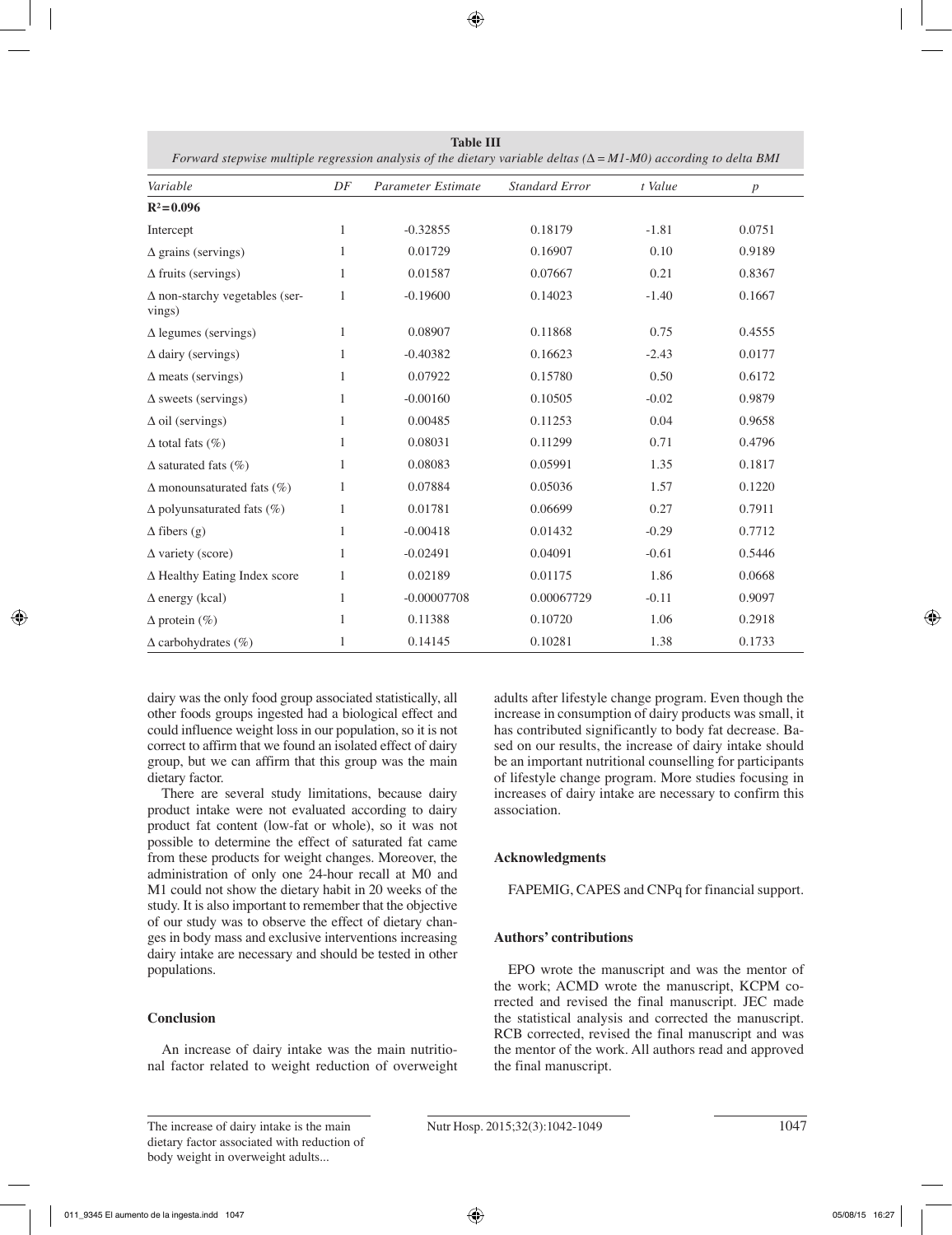#### **References**

- 1. Ippoliti F, Canitano N, Businaro R. Stress and obesity as risk factors in cardiovascular diseases: A neuroimmune perspective. *Journal of neuroimmune pharmacology: the official journal of the Society on NeuroImmune Pharmacology* 2013
- 2. Jimenez-Cruz A, Bacardi-Gascon M. Obesity in latin america: The need for a comprehensive approach. *Nutr Hosp* 2015;31:2334-2335
- 3. Mesas AE, Leon-Munoz LM, Guallar-Castillon P, Graciani A, Gutierrez-Fisac JL, Lopez-Garcia E, Aguilera MT, Banegas JR, Rodriguez-Artalejo F. Obesity-related eating behaviours in the adult population of spain, 2008-2010. *Obesity reviews: an official journal of the International Association for the Study of Obesity* 2012;13:858-867
- 4. Lutsey PL, Steffen LM, Stevens J. Dietary intake and the development of the metabolic syndrome: The atherosclerosis risk in communities study. *Circulation* 2008;117:754-761
- 5. Lichtenstein AH, Appel LJ, Brands M, Carnethon M, Daniels S, Franch HA, Franklin B, Kris-Etherton P, Harris WS, Howard B, Karanja N, Lefevre M, Rudel L, Sacks F, Van Horn L, Winston M, Wylie-Rosett J. Diet and lifestyle recommendations revision 2006: A scientific statement from the american heart association nutrition committee. *Circulation* 2006;114:82-96
- 6. Katcher HI, Hill AM, Lanford JL, Yoo JS, Kris-Etherton PM. Lifestyle approaches and dietary strategies to lower ldl-cholesterol and triglycerides and raise hdl-cholesterol. *Endocrinol Metab Clin North Am* 2009;38:45-78
- 7. Barragán AMR, Altamirano SVH, Murguía MAS, Tamayo MT. Hábitos de alimentación de pacientes con obesidad severa. *Nutr Hosp* 2015;31:672-681
- 8. Barros CR, Cezaretto A, Salvador EP, Santos TC, Siqueira-Catania A, Ferreira SR. [implementation of a structured healthy lifestyle program to reduce cardiometabolic risk]. *Arquivos brasileiros de endocrinologia e metabologia* 2013;57:7-18
- 9. Teegarden D, Zemel MB. Dairy product components and weight regulation: Symposium overview. *The Journal of nutrition*  2003;133:243S-244S
- 10. Teegarden D. The influence of dairy product consumption on body composition. *The Journal of nutrition* 2005;135:2749-2752
- 11. Barba G, Russo P. Dairy foods, dietary calcium and obesity: A short review of the evidence. *Nutrition, metabolism, and cardiovascular diseases : NMCD* 2006;16:445-451
- 12. Major GC, Chaput JP, Ledoux M, St-Pierre S, Anderson GH, Zemel MB, Tremblay A. Recent developments in calcium-related obesity research. *Obesity reviews : an official journal of the International Association for the Study of Obesity* 2008;9:428-445
- 13. Zemel MB, Thompson W, Milstead A, Morris K, Campbell P. Calcium and dairy acceleration of weight and fat loss during energy restriction in obese adults. *Obesity research* 2004;12:582- 590
- 14. Zemel MB. Role of calcium and dairy products in energy partitioning and weight management. *The American journal of clinical nutrition* 2004;79:907S-912S
- 15. Shahar DR, Abel R, Elhayany A, Vardi H, Fraser D. Does dairy calcium intake enhance weight loss among overweight diabetic patients? *Diabetes care* 2007;30:485-489
- 16. Lee HJ, Cho JI, Lee HS, Kim CI, Cho E. Intakes of dairy products and calcium and obesity in korean adults: Korean national health and nutrition examination surveys (knhanes) 2007-2009. *PLoS One* 2014;9:e99085
- 17. Chen M, Pan A, Malik VS, Hu FB. Effects of dairy intake on body weight and fat: A meta-analysis of randomized controlled trials. *Am J Clin Nutr* 2012;96:735-747
- 18. Teegarden D. Calcium intake and reduction in weight or fat mass. *The Journal of nutrition* 2003;133:249S-251S
- 19. Parikh SJ, Yanovski JA. Calcium intake and adiposity. *The American journal of clinical nutrition* 2003;77:281-287
- 20. Huang L, Xue J, He Y, Wang J, Sun C, Feng R, Teng J, Li Y. Dietary calcium but not elemental calcium from supplements is associated with body composition and obesity in chinese women. *PloS one* 2011;6:e27703
- 21. Layman DK, Boileau RA, Erickson DJ, Painter JE, Shiue H, Sather C, Christou DD. A reduced ratio of dietary carbohydrate to protein improves body composition and blood lipid profiles during weight loss in adult women. *The Journal of nutrition*  2003;133:411-417
- 22. Lejeune MP, Kovacs EM, Westerterp-Plantenga MS. Additional protein intake limits weight regain after weight loss in humans. *The British journal of nutrition* 2005;93:281-289
- 23. Westerterp-Plantenga MS, Lejeune MP, Nijs I, van Ooijen M, Kovacs EM. High protein intake sustains weight maintenance after body weight loss in humans. *International journal of obesity and related metabolic disorders : journal of the International Association for the Study of Obesity* 2004;28:57-64
- 24. Eisenstein J, Roberts SB, Dallal G, Saltzman E. High-protein weight-loss diets: Are they safe and do they work? A review of the experimental and epidemiologic data. *Nutrition reviews*  2002;60:189-200
- 25. Brehm BJ, Seeley RJ, Daniels SR, D'Alessio DA. A randomized trial comparing a very low carbohydrate diet and a calorie-restricted low fat diet on body weight and cardiovascular risk factors in healthy women. *The Journal of clinical endocrinology and metabolism* 2003;88:1617-1623
- 26. Due A, Toubro S, Skov AR, Astrup A. Effect of normal-fat diets, either medium or high in protein, on body weight in overweight subjects: A randomised 1-year trial. *International journal of obesity and related metabolic disorders : journal of the International Association for the Study of Obesity*  2004;28:1283-1290
- 27. Layman DK, Evans E, Baum JI, Seyler J, Erickson DJ, Boileau RA. Dietary protein and exercise have additive effects on body composition during weight loss in adult women. *The Journal of nutrition* 2005;135:1903-1910
- 28. Faghih S, Abadi AR, Hedayati M, Kimiagar SM. Comparison of the effects of cows' milk, fortified soy milk, and calcium supplement on weight and fat loss in premenopausal overweight and obese women. *Nutrition, metabolism, and cardiovascular diseases : NMCD* 2011;21:499-503
- 29. Diepvens K, Haberer D, Westerterp-Plantenga M. Different proteins and biopeptides differently affect satiety and anorexigenic/orexigenic hormones in healthy humans. *International journal of obesity* 2008;32:510-518
- 30. Wing RR, Venditti E, Jakicic JM, Polley BA, Lang W. Lifestyle intervention in overweight individuals with a family history of diabetes. *Diabetes Care* 1998;21:350-359
- 31. Philippi ST, Latterza, A.R., Cruz, A.T.R. e Ribeiro, L.C. Pirâmide alimentar adaptada: Guia para escolha dos alimentos. *Revista de Nutrição, Campinas* 1999;12:65-80
- 32. Ratamess NA. Progression models in resistance training for health adults. *Med Sci Sports Exerc* 2009;41:687-708
- 33. Mota JF, Rinaldi, A.E.M., Pereira, A.F., Maestá, N., Scarpin, M.M. e Burini, R.C. Adaptação do índice de alimentação saudável ao guia alimentar da população brasileira. *Revista de Nutrição, Campinas* 2008;21:545-552
- 34. Organization WH. Physical status: The use and interpretation of anthropometry. Report of a who expert committee. *Genebra: WHO* 1995
- 35. National Cholesterol Education Program Expert Panel on Detection E, Treatment of High Blood Cholesterol in A. Third report of the national cholesterol education program (ncep) expert panel on detection, evaluation, and treatment of high blood cholesterol in adults (adult treatment panel iii) final report. *Circulation* 2002;106:3143-3421
- 36. Segal KR, Van Loan M, Fitzgerald PI, Hodgdon JA, Van Itallie TB. Lean body mass estimation by bioelectrical impedance analysis: A four-site cross-validation study. *The American journal of clinical nutrition* 1988;47:7-14
- 37. Bray G. An approach to the classification and evaluation of obesity. . *Obesity* 1992:294-308
- 38. Janssen I, Heymsfield SB, Baumgartner RN, Ross R. Estimation of skeletal muscle mass by bioelectrical impedance analysis. *J Appl Physiol* 2000;89:465-471
- Howarth NC, Saltzman E, Roberts SB. Dietary fiber and weight regulation. *Nutrition reviews* 2001;59:129-139